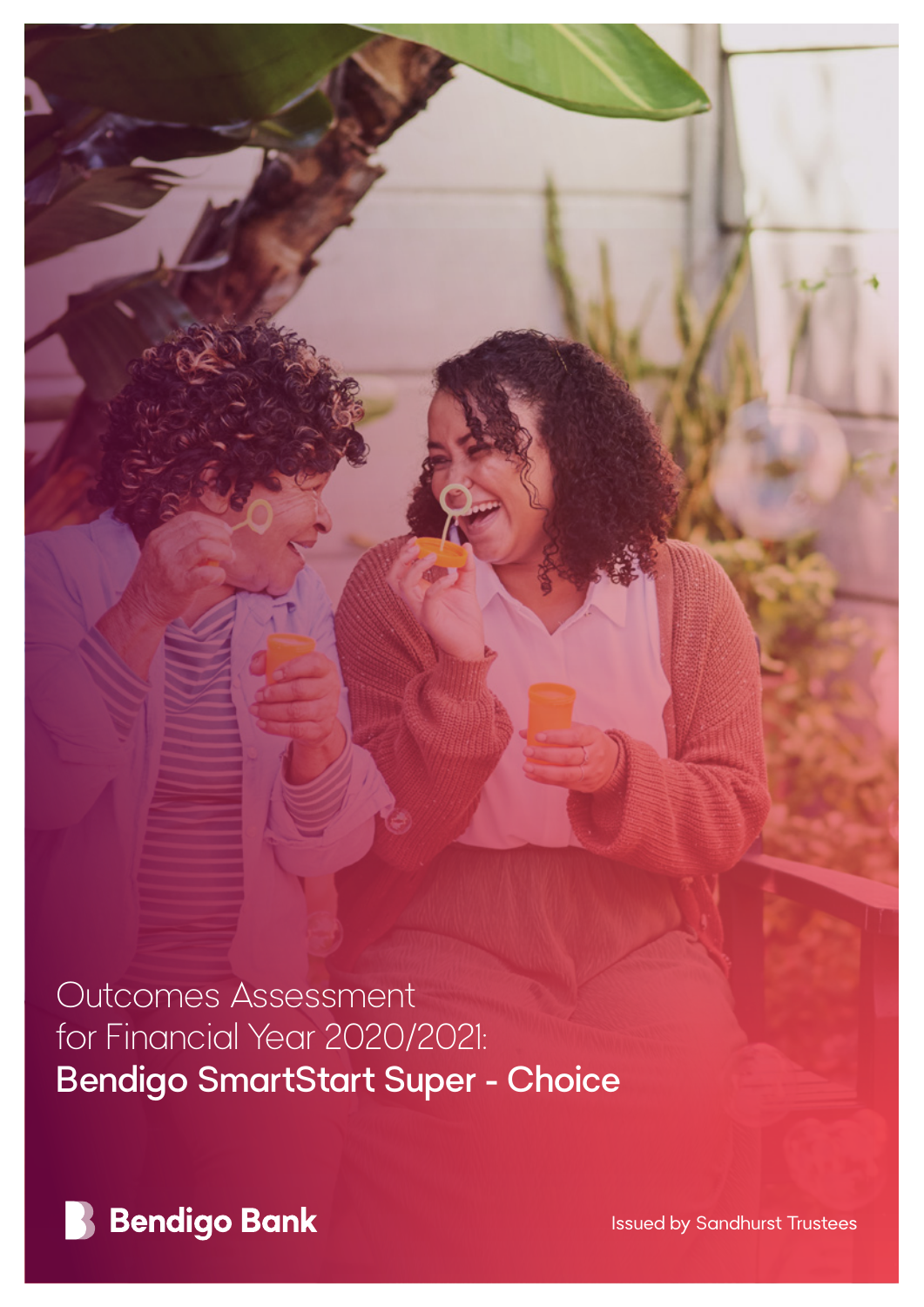Through Bendigo SmartStart Super (BSSS), we want to help you prosper in retirement, by keeping our fees low and delivering strong long-term investment performance.

Bendigo SmartStart Super (BSSS) members have the option to choose from 13 Choice investment options with differing risk and return profiles, as well as the MySuper investment option. Members who don't make an investment choice will be invested in our default lifecycle investment option, Bendigo MySuper.

This Outcomes Assessment is an important review of how BSSS is delivering across areas that impact members' future retirement savings. This includes investment performance, fees and costs, insurance, benefits and facilities.

The process of this review and results of our outcomes assessment is outlined below in three parts. Firstly, we present the key data we used to compare ourselves across the assessment factors outlined above. We then present an analysis of each of these assessment factors, followed by a final summary (determination) around whether we have met our obligations to promote the financial interest of our beneficiaries. We used the following symbols to show whether we met an objective, partially met it, or did not meet it at all.



After completing a thorough assessment, we are pleased to report that we have continued to deliver members a simple low-cost super solution with strong investment performance and customer service. The process of this review and results of our outcomes assessment for the choice product are outlined below.

#### **How we compare**

Using data from APRA as well as third party research agencies such as Chant West and Morningstar, we compared the performance of our accumulation investment options against a peer group of super funds for the financial year ending 30 June 2021.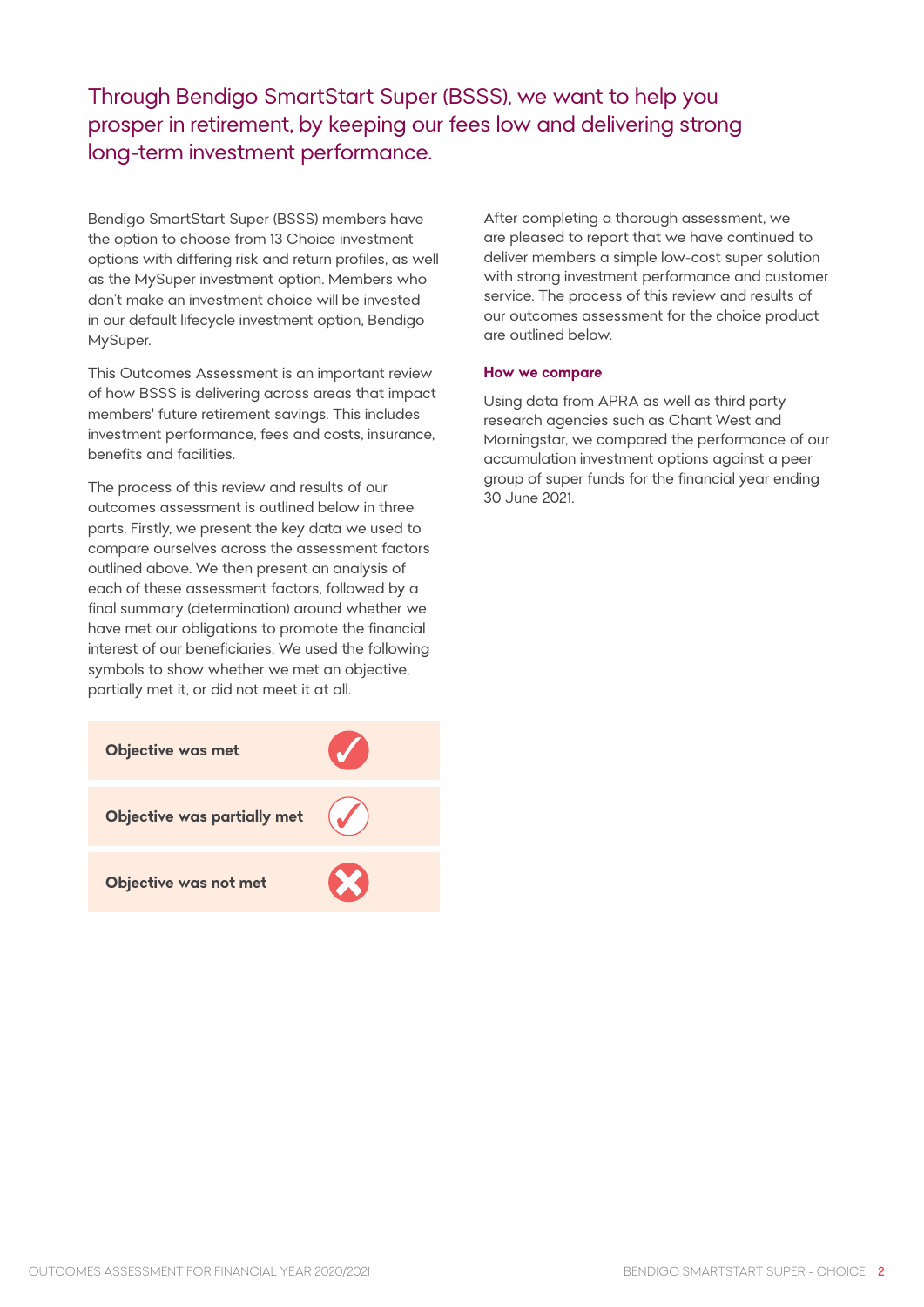# Investment returns and risk

#### BSSS Investment Options

Sandhurst Strategic Income – B Bendigo High Growth Wholesale Bendigo High Growth Index Bendigo Socially Responsible Growth Bendigo Growth Wholesale Bendigo Growth Index Bendigo Balanced Wholesale Bendigo Balanced Index Bendigo Conservative Wholesale Bendigo Conservative Index Bendigo Defensive Wholesale Bendigo Defensive Index



*\* The Bendigo Socially Responsible Growth Fund was added to the investment menu on 21/11/2016.*

Net Investment Retun 5yr p.a.

Morningstar Superannuation Peer group average (p.a.)

- **• All** investment options met their investment objective.
- **• All** investment options **exceeded** the average net investment return of the industry over rolling five-year periods, exceeding the objective of achieving at least the industry average.

**Objectives Results** 

**Achieve net investment returns above the industry average for all Choice investment options**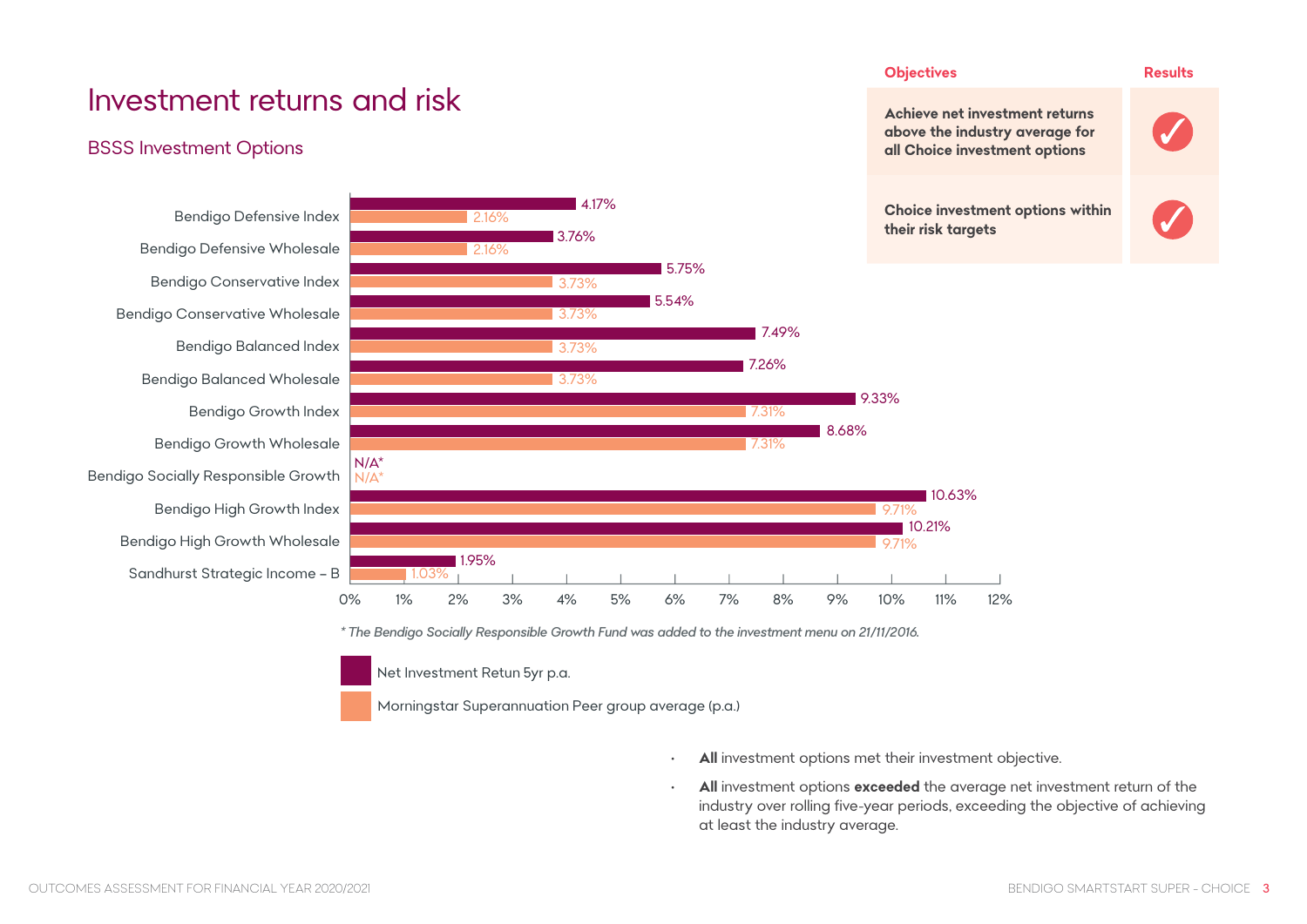# **Objectives Results Member fees no more than the**

# Member fees

#### BSSS Investment Options **peer group average**

Cash Sandhurst Strategic Income – B Bendigo Socially Responsible Growth Fund Bendigo High Growth Wholesale Bendigo High Growth Index Bendigo Growth Wholesale Bendigo Growth Index Bendigo Balanced Wholesale Bendigo Balanced Index Bendigo Conservative Wholesale Bendigo Conservative Index Bendigo Defensive Wholesale





Peer group member fees average

This objective was met for 85% of BSSS Choice members paying lower member fees (administration and investment fees) than the peer group average. This is a significant improvement from the 64% outcome from last year. The Choice member fee average of \$796 is lower than the peer group average of \$956, which is a reversal of last year's results.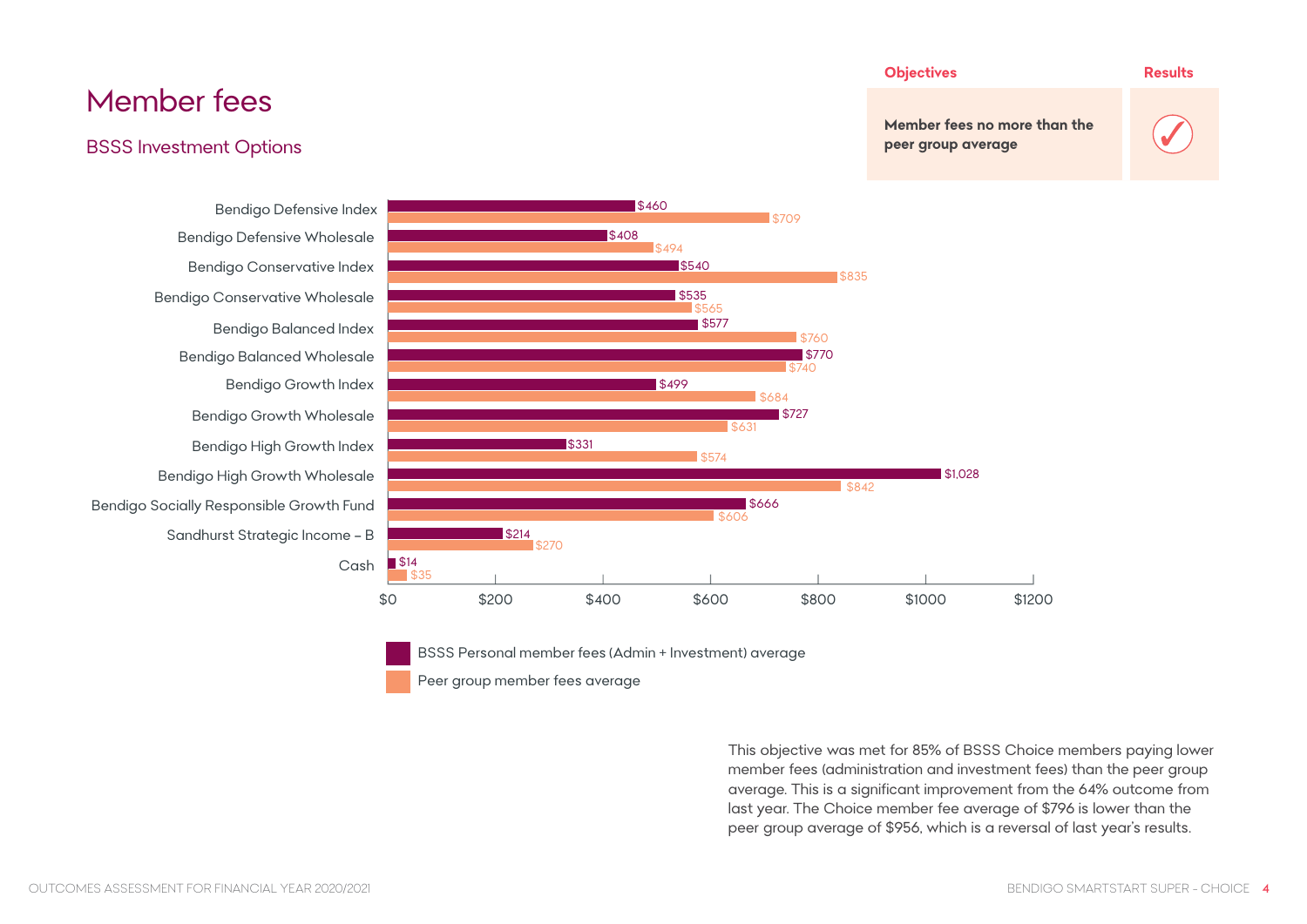### **Insurance**

Providing members with an appropriate level of insurance is an important part of helping our members prosper financially. However, we need to ensure that the cost of this cover isn't having a detrimental impact on future retirement savings.

The results benchmarking insurance fees relative to contributions indicates that overall, the premiums are set at a reasonable level.

#### **Objectives Results**

**To provide a range of insurance options while containing premium costs to a level comparable with other comparable products**



#### **We reached this conclusion by looking at the following factors:**

| <b>Factor</b>                                                                            | Results                                                                                                                                                                                                                                                                                                                                                                                                                                                                                                                              |
|------------------------------------------------------------------------------------------|--------------------------------------------------------------------------------------------------------------------------------------------------------------------------------------------------------------------------------------------------------------------------------------------------------------------------------------------------------------------------------------------------------------------------------------------------------------------------------------------------------------------------------------|
| Cost of insurance does not have<br>a detrimental impact on members<br>retirement savings | The average premium costs are significantly lower than 10% of<br>$\bullet$<br>annual Super Guarantee contributions.<br>The average cost of our default cover is significantly less than<br>$\blacksquare$<br>the industry benchmark.<br>For those not regularly contributing Super Guarantee the<br>$\bullet$<br>average premium cost to balance was 0.34% which is<br>significantly lower than our objective.<br>The average default premium as a percentage of salary<br>$\bullet$<br>0.34%, well below the industry target of 1%. |
| The claims to premium ratio                                                              | This dropped from last year and is lower than the industry                                                                                                                                                                                                                                                                                                                                                                                                                                                                           |
| (percentage of claims paid per                                                           | average due to the application of a pre-existing condition                                                                                                                                                                                                                                                                                                                                                                                                                                                                           |
| dollar of premium) for death and                                                         | exclusion. This exclusion allows us to keep our premium costs                                                                                                                                                                                                                                                                                                                                                                                                                                                                        |
| <b>TPD</b> insurance                                                                     | competitive.                                                                                                                                                                                                                                                                                                                                                                                                                                                                                                                         |
| Our claims admittance rates for                                                          | Above industry average, with processing times within the best                                                                                                                                                                                                                                                                                                                                                                                                                                                                        |
| Income Protection                                                                        | quartile.                                                                                                                                                                                                                                                                                                                                                                                                                                                                                                                            |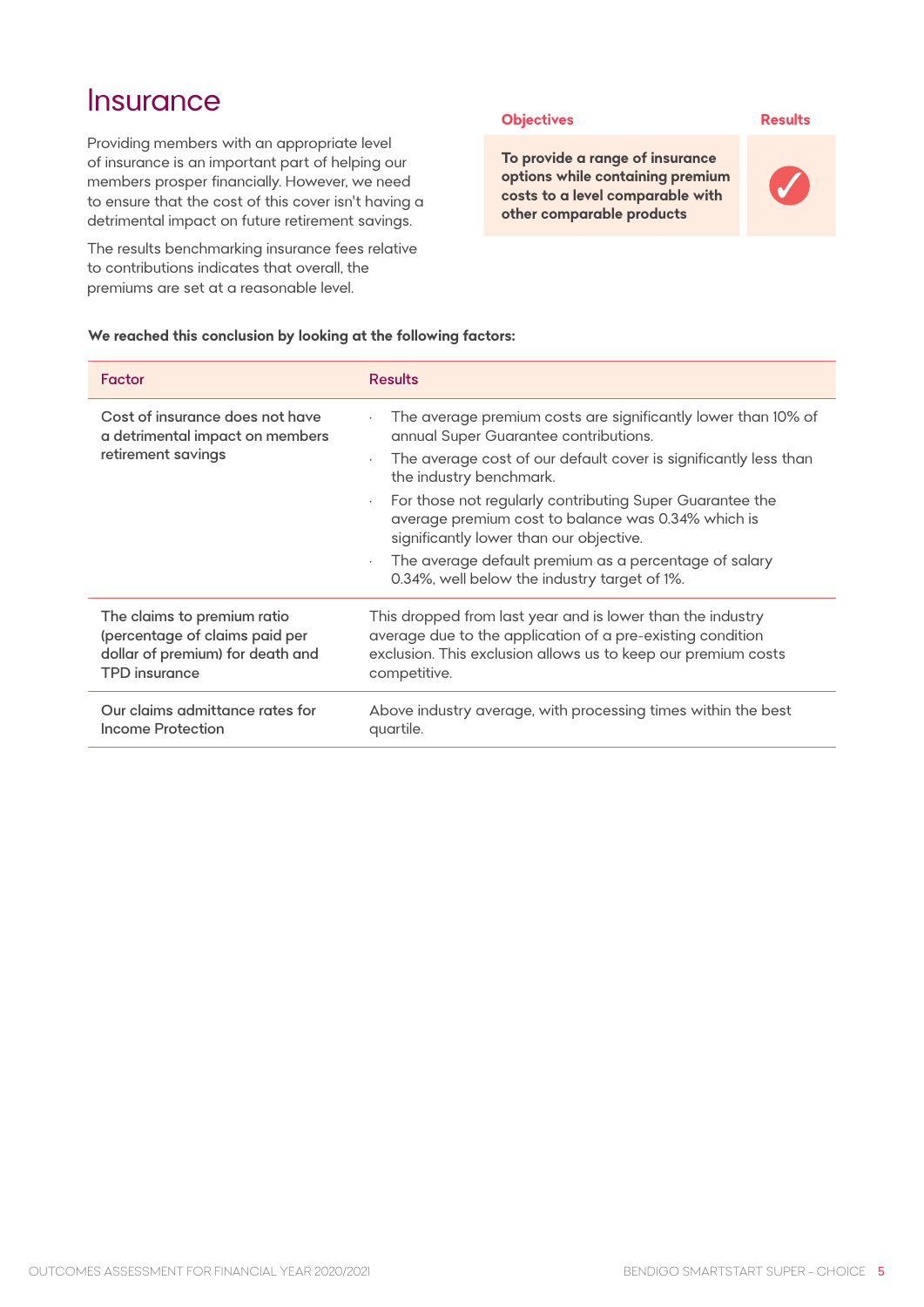# Analysis of each of the assessment factors

An important part of this review is how we comply as Trustee in promoting the financial interests of our members across investment returns, risk, fees, costs, and the benefits and facilities offered.

#### **Investment returns and risk**

#### **Our determination:** The investment strategy, including the risk and return targets promotes the financial interests of members.

We considered our Choice investment strategies and compared the risk and returns achieved throughout each investment option (and overall) against industry/peer group averages.

#### **We reached this conclusion based on the following:**

- We exceeded our objective of having 75% of investment options meet their investment objectives, with 100% of options exceeding their investment return objectives.
- All investment options exceeded their peer average across investment returns for the rolling 5-year period.

#### **Fees and costs**

**Our determination:** Fees and costs charged are not inappropriately impacting the future retirement savings of members and the basis for setting fees is appropriate.

We considered our business operating costs and whether they are inappropriately affecting the financial interests of members.

#### **We reached this conclusion based on the following:**

- Administration fees were slightly lower than the comparable peer group average.
- The objective of having member fees (administration and investment) of no more than the peer group average has been met for 85% of choice members.
- Operating costs charged to the fund or expense reserve are less than the average of the comparable peer group, and significantly below the industry average.

#### **Insurance**

#### **Our determination:** Insurance fees charged do not inappropriately erode future retirement savings across most of our members and that they are reasonable compared to actual claims paid out.

We looked at the appropriateness of our insurance strategy, and corresponding insurance costs were assessed, considering their impact on members' retirement outcomes.

Consideration was also given to the impact of different insurance arrangements and premiums for different products across Fund member cohorts. In assessing the erosion of retirement income, affordability measures were examined and benchmarked with comparable products.

Overall, we do not believe any insurance fees charged in relation to the product inappropriately erode the retirement income of those beneficiaries.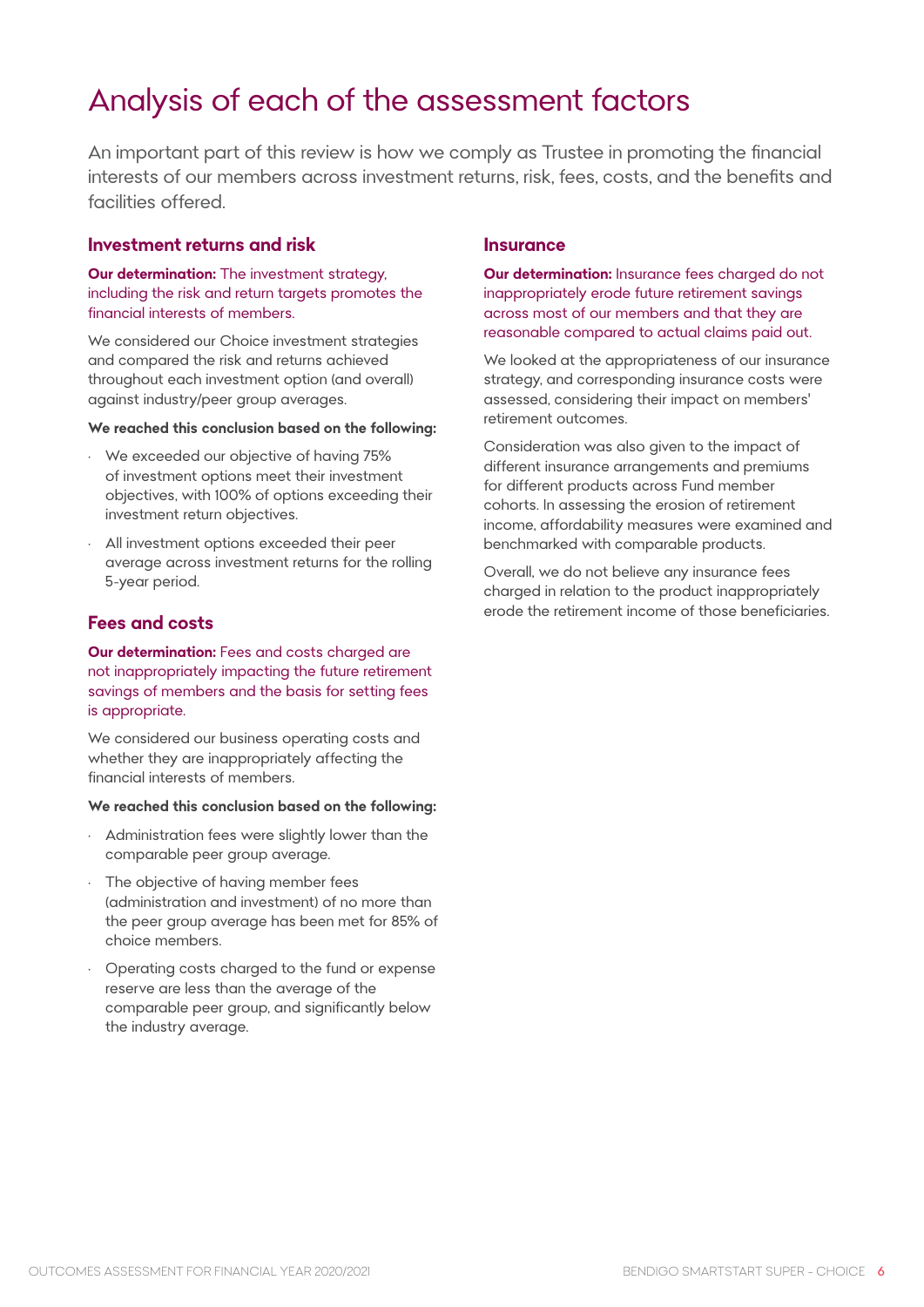# Benefits & facilities

Our BSSS Choice product is designed to be simple and cost effective. As such, our objective is to ensure that services we offer and how we engage with members is relevant and beneficial for members. This way we can continue to keep BSSS Choice product fees competitive.



Overall, we are mostly meeting our objectives of obtaining satisfactory customer service experience and providing effective member education and engagement.

Of the four measures assessed around customer service only our Net Promoter Score was lower than the industry median, which we will focus on improving.

#### **Scale**

#### **Our determination:** Members are not disadvantaged by our scale

We considered whether our size and ability to continue to attract Bendigo and Adelaide Bank customers hinders our ability to negotiate competitive fees, pool investments and risk. Our assessment showed that we are able to offer a competitively priced product, with strong investment performance and an appropriate insurance offering.

# Bendigo Choice Trustee Determination

Our choice product is competitively priced, with its representative member fees being no more than the peer group average. Investment performance achieved net investment return objectives, with the majority of investment options meeting their investment risk objectives. Basic (yet adequate) tools and facilities are offered to members to assist with keeping costs low.

Through undertaking the member outcome comparisons and assessments and in accordance with the requirements of section 52(9) – 52(11) of the SIS Act, we as Trustee, have determined that we are promoting the financial interests of the beneficiaries in the Choice product.

The comparisons and assessments undertaken for the member outcomes assessment show that the choice investment product is sustainable in terms of investment returns, insurance, fees and costs and scale.

We have balanced the comparative and assessment steps under sections 52(10A) and 52(11) of the SIS Act by considering the key factors relating to returns, investment strategy, fees and

costs. Secondary key factors relating to the appropriateness of insurance offerings including fees, and any disadvantages from scale, followed by consideration of options, benefits and facilities have also been taken into account.

Based on the comparison data and corresponding analysis of the assessment factors, we have determined that the following are appropriate to members/beneficiaries in the Choice product:

- (a) the options, benefits and facilities offered under the product;
- (b) the investment strategy for the product, including the level of investment risk and the return taraet:
- (c) the fees and costs;
- (d) scale;
- (e) the insurance strategy; and
- (f) that insurance fees charged do not inappropriately erode the retirement income of the majority of beneficiaries.

This determination is made for the financial year to 30 June 2021.